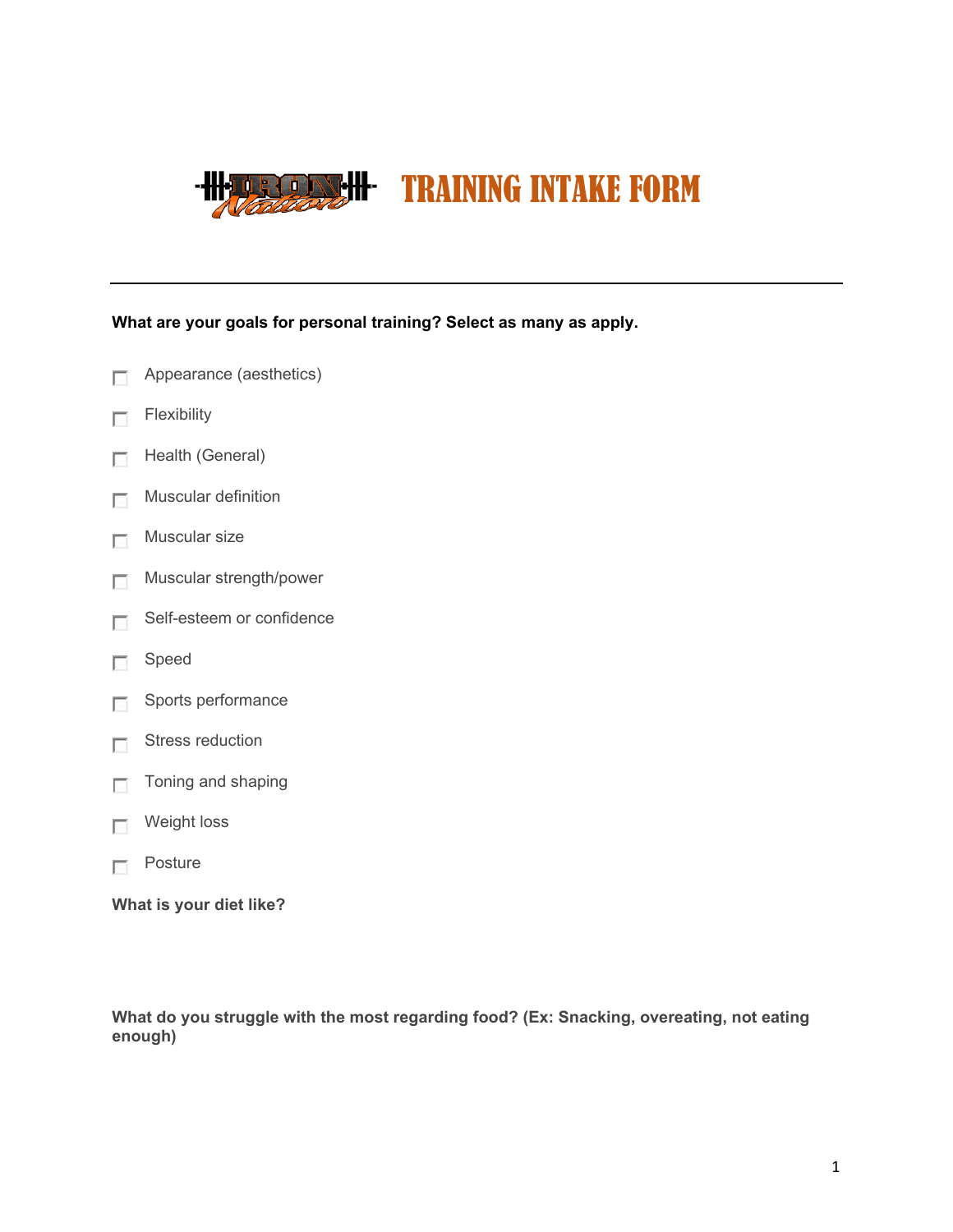**Do you drink alcohol? If yes how often and what kind.**

**Do you smoke?**

**Do you exercise regularly?**

**Rate your ability to perform cardio exercises**

**Rate your experience with exercise**

## **What equipment do you have access to?**

- Free weights (dumbbell/barbells)
- $\Box$  Gym machines
- $\Box$  Cable weights
- $R$ esistance bands
- $R$  Kettlebells
- **Bowflex or home gym**

## **On which days are you available to work out?**

- **Sunday**
- **Monday**
- $\Box$  Tuesday
- **Mednesday**